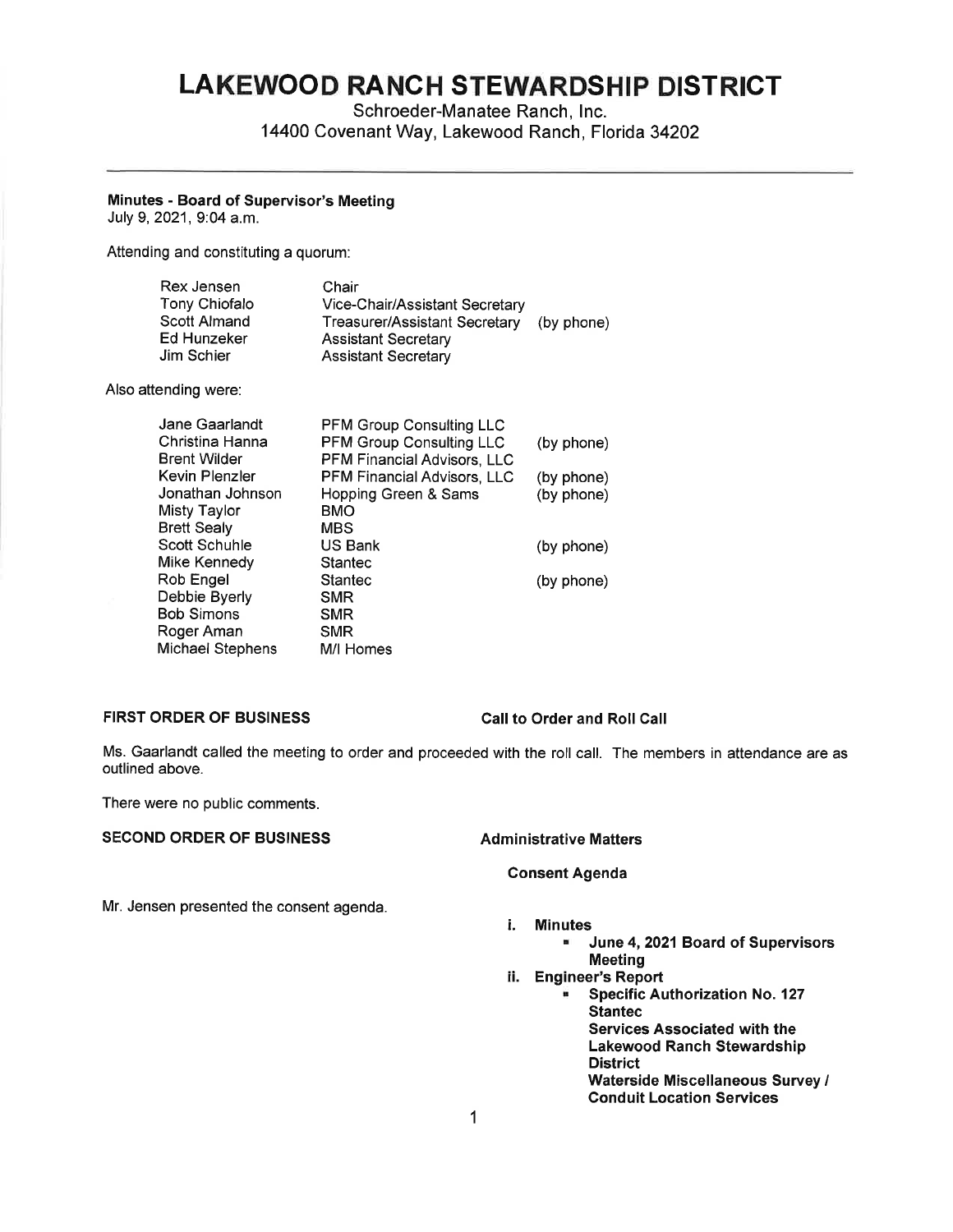- **Change Order No. 99 Under Specific Authorization No. 97 Stantec Northeast Sector Roadways Legal Description Coordination Services Project**
- **Change Order No. 100 Under Specific Authorization No. 119 Stantec General District Engineering Services (Fiscal Year 2020-2021)**
- **Change Order No. 1 Frederick Derr** & **Company, Inc. Bourneside Blvd. South Phase 2 Deduction for Direct Purchase Materials**
- **Change Order No. 5 (Final) Frederick Derr** & **Company, Inc. Academic Ave.** & **Ligherwood Trail Roadways Improvement Unused Conduit: fill from SMR Borrow Pit; Ferguson Material Deduct**
- **Change Order No. 1 Irrigation Design Associates, Inc. Waterside Place Island Park Increase in Contract Scope Installation of 4" water meter at point of connection**

On MOTION by Mr. Chiofalo, seconded by Mr. Schier, with all in favor, the Board of Supervisors of the Lakewood Ranch Stewardship District approved the items on the consent agenda.

# **THIRD ORDER OF BUSINESS BUSINESS Business Matters**

**Consideration of Financing Matters Relative to Sweetwater Project, Series 2021 Bonds** 

- **A. Public Hearing on the Imposition of Special Assessment** 
	- o Public Comments
	- o Board Comments
- **B. Resolution 2021-24, Imposing Special Assessments**
- **C. Other Matters** (provide under separate cover)

Mr. Johnson noted that a public hearing was noticed for today's meeting.

On MOTION by Mr. Schier, seconded by Mr. Chiofalo, with all in favor, the Board of Supervisors of the Lakewood Ranch Stewardship District opened the public hearing.

There were no comments from the public.

On MOTION by Mr. Hunzeker, seconded by Mr. Schier, with all in favor, the Board of Supervisors of the Lakewood Ranch Stewardship District closed the public hearing.

Mr. Johnson provided details of resolution 2021-24, imposing special assessments in advance of issuing bonds.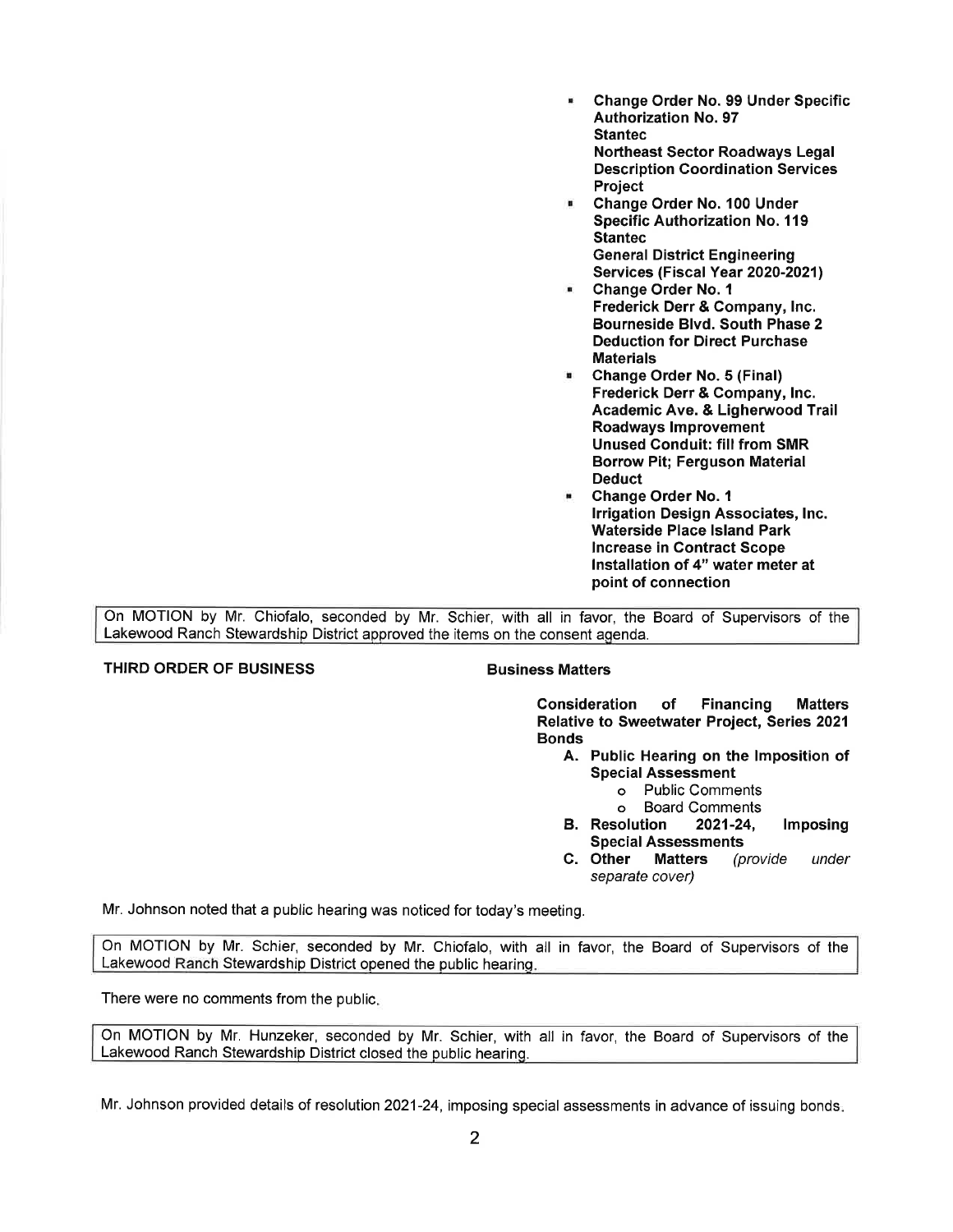Mr. Plenzler noted that there were no changes to the report previously presented.

On MOTION by Mr. Chiofalo, seconded by Mr. Schier with all in favor, the Board of Supervisors of the Lakewood Ranch Stewardship District approved Resolution 2021-24, Imposing Special Assessment.

Mr. Sealy provided updates on the timeline anticipatiing closing of the bonds in conjunction with the October meeting.

There were no other matters to consider.

**FOURTH ORDER OF BUSINESS Consideration of Financing Matters Relative to Isles at Lakewood Ranch, Series 2021 Bonds** 

- A. Supplemental Engineer's Report, **Phase 2**
- **8. Supplemental Assessment Methodology**
- **C. Resolution 2021-27, Delegation Resolution** 
	- **a. Thirty- Fourth Supplemental Trust Indenture**
	- **b. Bond Purchase Contract**
	- c. **Preliminary Limited Offering Memorandum**
	- **d. Continuing Disclosure Agreement**
- **D. Other Matters** (provided under separate cover)

Mr. Kennedy noted that there were no changes to the Engineer's Report.

Mr. Plenzler provided details of the Supplemental Assessment Methodology Report stating that the assessments are found to be reasonable and equitably allocated and the benefit received is also found to be in excess of the related assessments.

On MOTION by Mr. Chiofalo, seconded by Mr. Schier, with all in favor, the Board of Supervisors of the Lakewood Ranch Stewardship District accepted the Supplemental Phase 2 Engineer's Report and the Supplemental Assessment Methodology Report.

Mr. Taylor provided details of resolution 2021-27.

On MOTION by Mr. Chiofalo, seconded by Mr. Hunzeker, with all in favor, the Board of Supervisors of the Lakewood Ranch Stewardship District approved Resolution 2021-27, Delegation Resolution.

**FIFTH ORDER OF BUSINESS Consideration of Matters Pertaining to Proposed Belle Isle and Central Park Refunding** 

- A. Resolution 2021-25, Delegation **Resolution** 
	- **a. Thirty- Third Supplemental Trust Indenture**
	- **b. Escrow Deposit Agreement**
	- **c. Commitment Letter**
- **8. Supplemental Assessment Report**
- **C. Resolution 2021-26, Supplemental Assessment Resolution**
- **D. Other Matters** (provided under separate cover)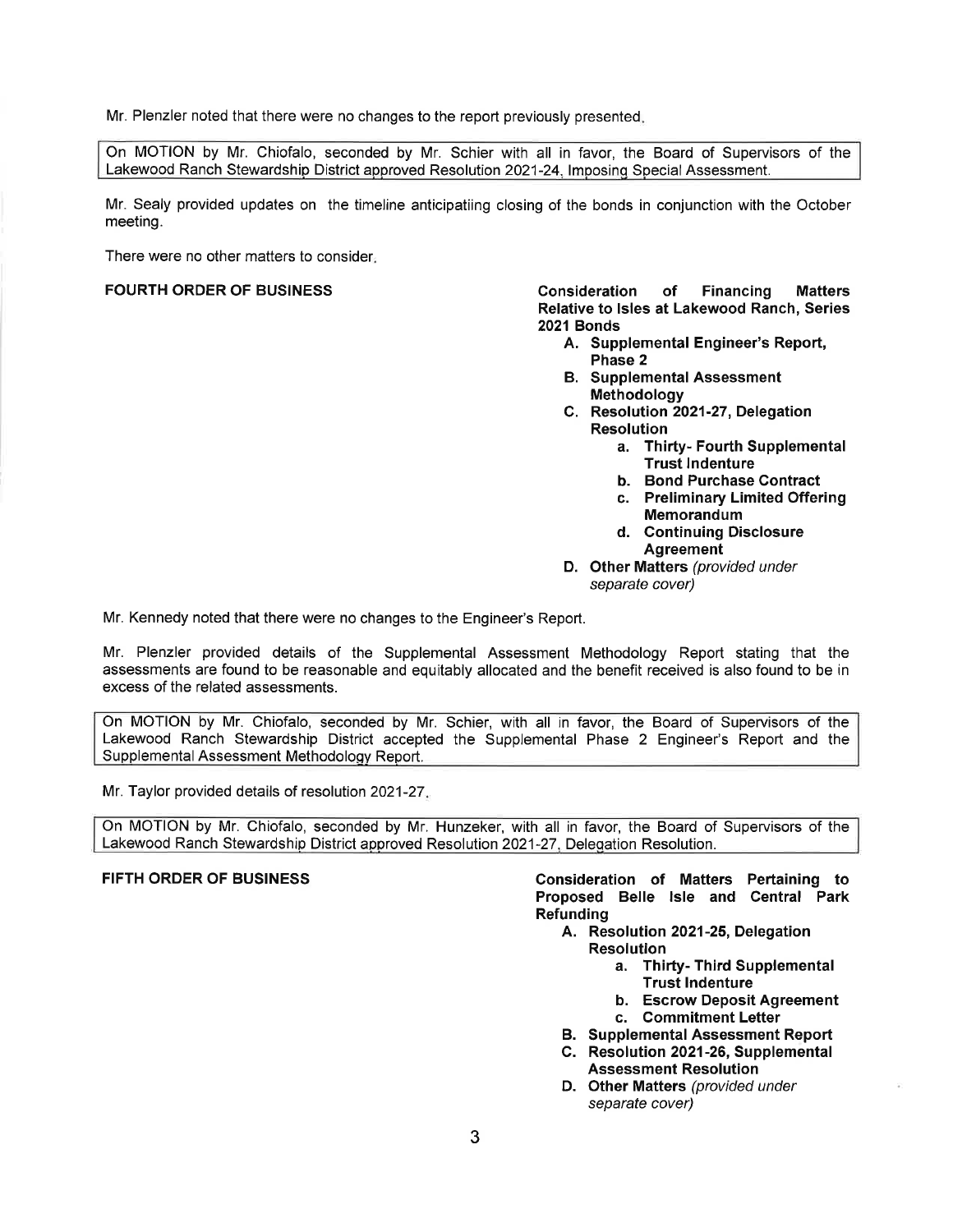Mr. Wilder presented a handout based on the results of the loan proposals from Bank of Tampa and the Supplemental Assessment Methodology Report highlighting the debt service savings.

Mr. Sealy noted significant savings were generated by a very successful refinancing of the two projects.

Mr. Taylor provided details of resolution 2021-25.

On MOTION by Mr. Hunzeker, seconded by Mr. Schier, with all in favor, the Board of Supervisors of the Lakewood Ranch Stewardship District approved Resolution 2021-25, Delegation Resolution.

Mr. Plenzler provided details of the Supplemental Assessment Methodology Report stating that the assessments are found to be reasonable and equitably allocated and the benefit received is also found to be in excess of the related assessments.

On MOTION by Mr. Schier, seconded by Mr. Hunzeker, with all in favor, the Board of Supervisors of the Lakewood Ranch Stewardship District approved Resolution 2021-26, Supplemental Assessment Resolution.

There were no other matters to consider.

**SIXTH ORDER OF BUSINESS Consideration of Matters Relative to the Azario GDP Modification** 

- **A. Amended Master Assessment Methodology**
- **B. Resolution 2021-28, Declaring Special Assessment on the Expansion Area**
- **C. Resolution 2021-29, Setting a Public hearing Date on the Imposition of Special Assessments on the Expansion Area**
- **D. Other Matters** (provided under separate cover)

Mr. Johnson noted that bonds were previously issued in 2019 and 2020 for the Azario Project. Both of those bond issuances had structured within them certain retainage subaccounts that escrowed some of the proceeds until certain conditions are met which included rezoning of the Expansion Parcel as described in those documents. The rezoning has been completed and the closing by Taylor Morrison is anticipated for later this month.

Mr. Plenzler provided details of the Amended Master Assessment Methodology Report.

Mr. Johnson provided details of resolution 2021-28.

Mr. Jensen asked that staff contact Taylor Morrison regarding a possible different product type that is not currently included in order for that to be included in the Methodology.

On MOTION by Mr. Chiofalo, seconded by Mr. Hunzeker, with all in favor, the Board of Supervisors of the Lakewood Ranch Stewardship District approved resolution 2021-28, Declaring Special Assessment on the Expansion Area.

Mr. Johnson suggested that the August 6 meeting be continued to later in the month in order to meet the noticing requirements.

On MOTION by Mr. Schier seconded by Hunzeker, with all in favor, the Board of Supervisors of the Lakewood Ranch Stewardship District approved Resolution 2021-29, Setting a Public Hearing Date on the Imposition of Special Assessments on the Exoansion Area for August 20, 2021 at 9:00 a.m. at the current location.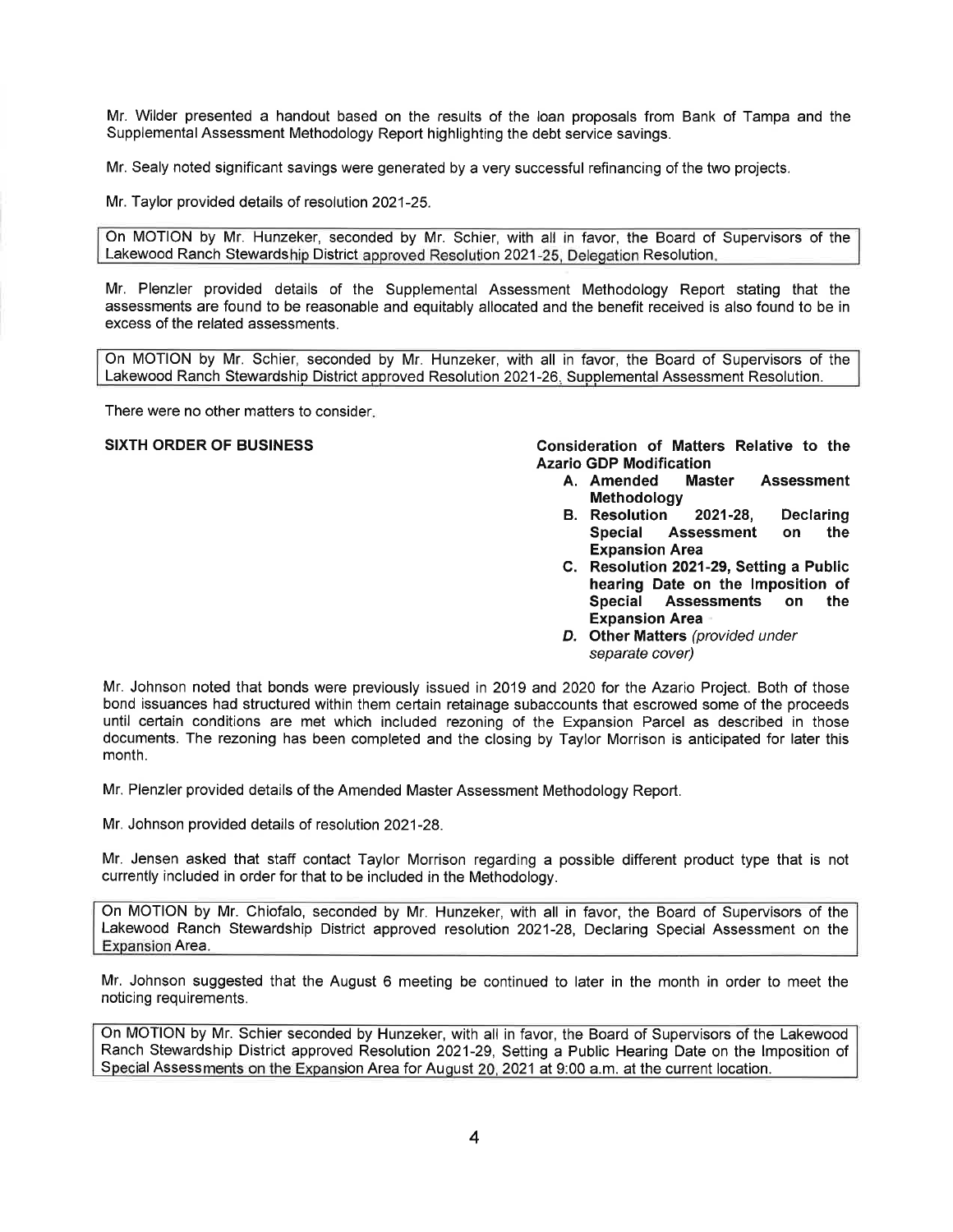SEVENTH ORDER OF BUSINESS **Consideration of Matters Relative to Northeast Sector (Phase 2C)** 

- **A. Addendum to Supplemental Assessment Methodology**
- **B. Resolution 2021-30, Supplemental Assessment Resolution**
- **C. Other Matters** (provided under separate cover)

Tabled for the next meeting.

### EIGHTH ORDER OF BUSINESS **Consideration of Recommendation of the Auditor Selection Committee**

Mr. Chiofalo reviewed the Auditor Selection Committee's recommendation ranking Carr Riggs & Ingram the top respondent.

On MOTION by Mr. Chiofalo, seconded by Hunzeker, with all in favor, the Board of Supervisors of the Lakewood Ranch Stewardship District approved the Auditor Selection Committee's recommendation ranking Carr, Riggs & Ingram the top respondent.

# **NINTH ORDER OF BUSINESS Financial Matters**

Mr. Almand presented for the Board's Consideration:

**Requisition List for Draw No. 3 Bourneside Blvd South Ph 2 Landowner Funding** 

**Draw Requests** & **Requisitions** 

On MOTION by Mr. Chiofalo, seconded by Mr. Hunzeker, with all in favor, the Board of Supervisors of the Lakewood Ranch Stewardship District approved Draw No. 3 for Bourneside Blvd South Ph 2.

> **Requisition List for Draw No. 43 Lakewood Centre** & **NW Sector Pre-Funding**

On MOTION by Mr. Chiofalo, seconded by Mr. Hunzeker, with all in favor, the Board of Supervisors of the Lakewood Ranch Stewardship District approved Draw No. 43 for Lakewood Centre & NW Sector.

> **Requisition List for Draw No. 24 Lakewood Centre North Pre-Funding**

On MOTION by Mr. Chiofalo, seconded by Mr. hunzeker, with all in favor, the Board of Supervisors of the Lakewood Ranch Stewardship District approved Draw No. 24, Lakewood Centre North - Pre-Funding.

> **Requisition List for Draw No. 1 Lorraine Lakes Project Series 2020 Bond**

On MOTION by Mr. Chiofalo, seconded by Mr. Hunzeker, with all in favor, the Board of Supervisors of the Lakewood Ranch Stewardship District approved Draw No. 1 for Lorraine Lakes Project.

> **Requisition List for Draw No. 7 Northeast Sector Phase 2C Series 2020 Bond**